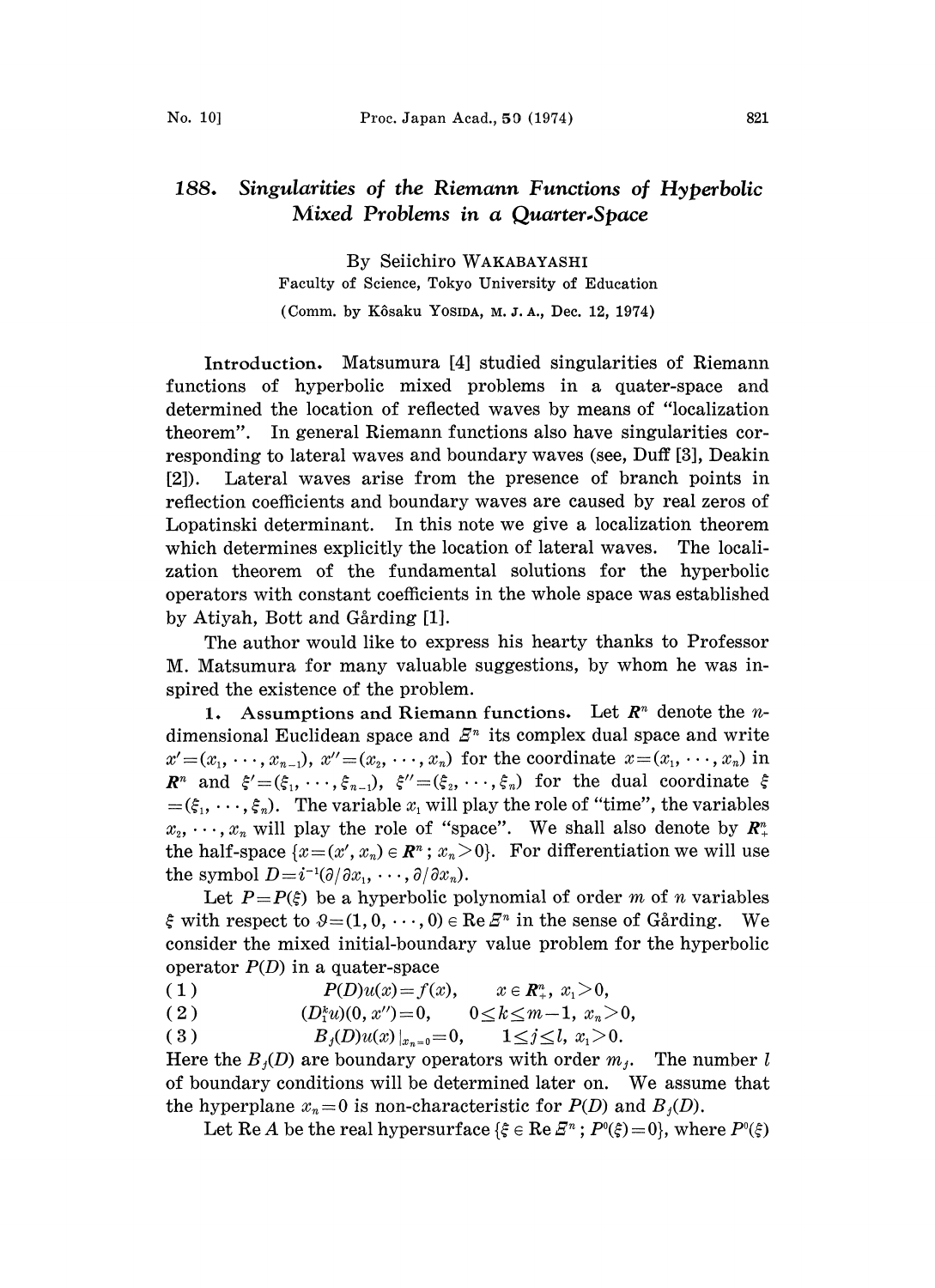denotes the principal part of  $P(\xi)$ . Further we denote by  $\Gamma = \Gamma(A, \vartheta)$ ( $\subset \text{Re } \mathcal{E}^n$ ) the component of  $\text{Re } \mathcal{E}^n \setminus \text{Re } A$  which contains  $\vartheta$ . When  $\xi' \in \text{Re } \mathcal{Z}^{n-1} - is\vartheta' - i\Gamma_0$  with s large enough, we can denote the roots of  $P(\xi', \lambda) = 0$  with respect to  $\lambda$  by  $\lambda_1(\xi'), \dots, \lambda_m(\xi')$ , which are enumerated so that

(4) 
$$
\operatorname{Im} \lambda_k(\xi') > 0, \qquad 1 \le k \le l, \operatorname{Im} \lambda_k(\xi') < 0, \qquad l+1 \le k \le m.
$$

Here  $\Gamma_0$  denotes the set  $\{\eta' \in \text{Re } \mathbb{Z}^{n-1} \colon (\eta', 0) \in \Gamma\}$ . This number l determines the number of boundary conditions (see [4]). Let  $\mu_1(\xi'), \dots, \mu_m(\xi')$ be the roots of  $P^0(\xi', \mu)=0$ . Since

( 5 )  $t^{-m}P(t\xi', t\mu) \longrightarrow P^0(\xi',\mu)$  as  $t \to \infty$ , it follows that, with suitable labelling,

( 6 )  $t^{-1}\lambda_k(t\xi') \longrightarrow \mu_k(\xi'), 1 \leq k \leq m, \text{ as } t \to \infty.$ 

We now define Lopatinski determinant for the system  $\{P, B_j\}$  by

(6)  $t^{-1}\lambda_k(t\xi') \longrightarrow \mu_k(\xi'), 1 \le k \le m,$  as  $t \longrightarrow \infty$ .<br>We now define Lopatinski determinant for the system  $\{P,$ <br>(7)  $R(\xi') = \det (B_j(\xi', \lambda_k(\xi')) / \prod_{1 \le k < i \le l} (\lambda_i(\xi') - \lambda_k(\xi'))$ <br>and for the system  $\{P^0, B^0\}$  by

and for the system  $\{P^0, B^0_i\}$  by

( 8 )  $R^{0}(\xi') = \det (B_{j}^{0}(\xi', \mu_{k}(\xi'))) / \prod_{1 \leq k < i \leq l} (\mu_{i}(\xi') - \mu_{k}(\xi')).$ 

Here  $B_{i}^{0}(\xi)$  denotes the principal part of  $B_{i}(\xi)$ . We state the assumptions that we impose on  $\{P, B_j\}$ :

(A. 1)  $P(\xi) = p_1(\xi) \cdots p_a(\xi),$ 

where the  $p_i(\xi)$  are distinct strictly hyperbolic polynomials with respect to  $\vartheta$  and irreducible over the complex number field  $C$ .

(A. 2) For each  $p_i^0(\xi)$  and non-zero  $\xi' \in \text{Re } \mathbb{F}^{n-1}$  the real roots of  $p_{i}^{0}(\xi', \mu)=0$  are at most double.

(A. 3) If  $p_{i}^{0}(\xi', \mu)=0$  has real double roots for fixed  $\xi'(\neq 0) \in \text{Re } \mathbb{Z}^{n-1}$ , the number of its real double roots is 1 and  $p_i^0(\xi', \mu) = 0$  has no real double roots for  $i \neq j$ .

(A. 4)  $R(\xi') \neq 0$  when  $\xi' \in \text{Re } \xi^{n-1} - is\vartheta' - i\Gamma_0$  with s large enough. Here  $p_j^0(\xi)$  denotes the principal part of  $p_j(\xi)$ .

Now we can construct the Riemann function  $G(x, y)$  for  $\{P, B_j\}$ (see [4]). Write

(9) 
$$
G(x, y) = E(x - y) - F(x, y),
$$

$$
x \in \mathbb{R}^n_+, x_1 > 0, y = (0, y_2, \dots, y_n) \in \mathbb{R}^n_+,
$$

where  $E(x)$  is the fundamental solution defined by

(10) 
$$
E(x) = (2\pi)^{-n} \int_{\text{Re}\mathcal{S}^n} \exp [ix \cdot (\xi + i\eta)] P(\xi + i\eta)^{-1} d\xi,
$$

$$
\eta \in -s\vartheta - \Gamma.
$$

Then the reflected Riemann function  $F(x, y)$  is written in the form

(11)  
\n
$$
F(x, y) = (2\pi)^{-n} \int_{\text{Re}\,S^{n-1}} \sum_{j=1}^{l} R_j(x_n, \xi' + i\eta') R(\xi' + i\eta')^{-1}
$$
\n
$$
\times \exp [i(x' - y') \cdot (\xi' + i\eta')] \times \left\{ \int_{-\infty}^{\infty} \exp [-iy_n(\xi_n + i\eta_n)] B_j(\xi + i\eta) P(\xi + i\eta)^{-1} d\xi_n \right\} d\xi'
$$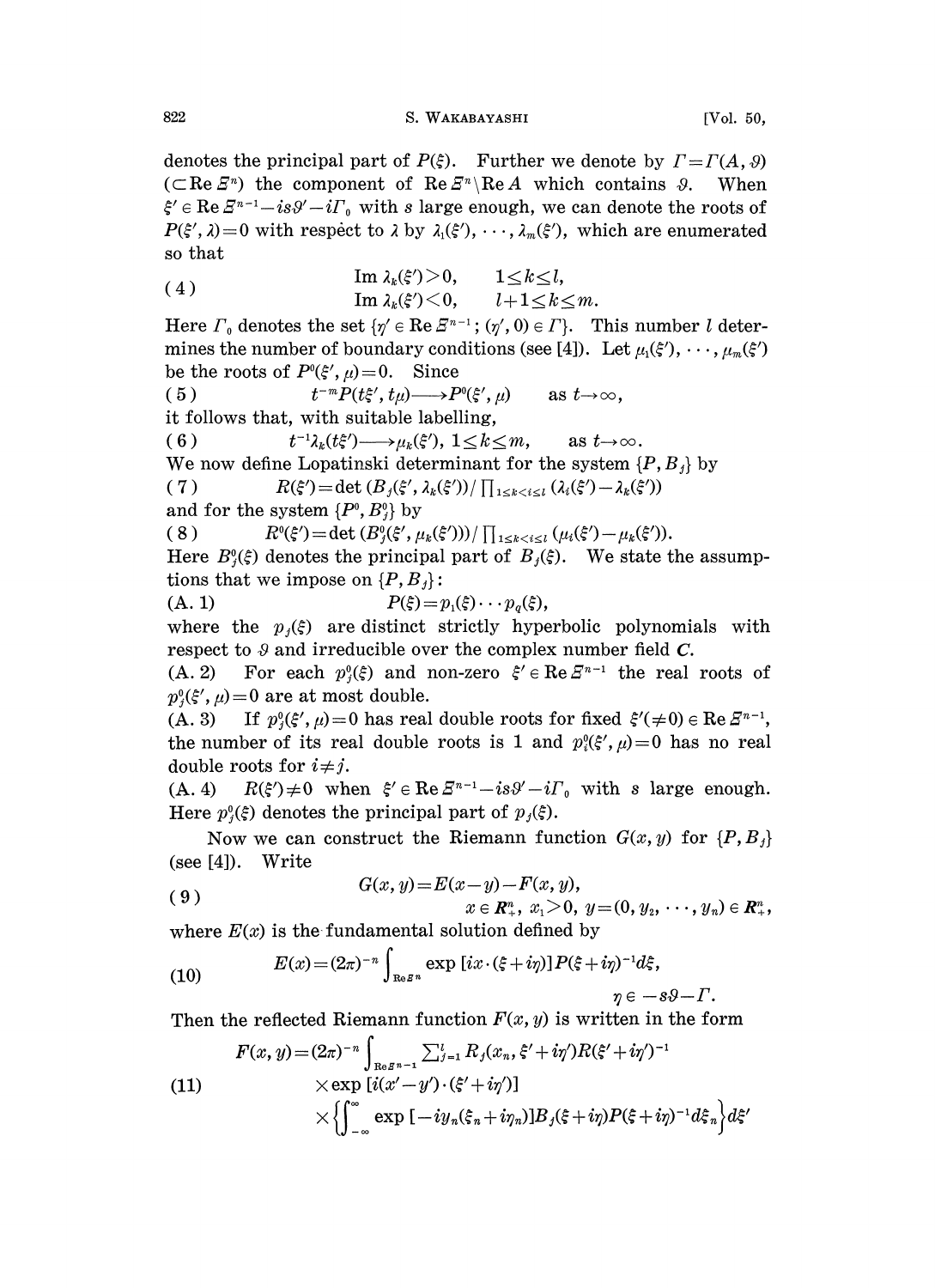in the distribution sense with respect to  $(x, y) \in \overline{R^n_+} \times R^n_+$ . Here the  $R_i(x_i, \xi')$  are defined by replacing in  $R(\xi')$  the j-th row vector of the determinant with the vector  $(\exp[i\lambda_i(\xi')x_n], \dots, \exp[i\lambda_i(\xi')x_n]).$ 

2. Localization theorem. According to [1], we introduce he notion of localization of polynomials.

Definition. Let  $P(\xi)$  be a polynomial of degree  $m \geq 0$  and develop  $t^m P(t^{-1}\xi + \zeta)$  in ascending power of t

(12)  $t^m P(t^{-1}\xi + \zeta) = t^p P_{\xi}(\zeta) + O(t^{p+1}),$ 

where  $P_{\varepsilon}(\zeta)$  is the first coefficient that does not vanish identically in  $\zeta$ . The number  $p=m<sub>\epsilon</sub>(P)$  is called the multiplicity of  $\xi$  relative to P and the polynomial  $\zeta \rightarrow P_{\xi}(\zeta)$  the localization of P at  $\xi$ .

Let  $D(P_{\mu})(\xi')$  and  $D(P_{\mu})(\xi')$  denote the discriminants of  $P_{\mu}(\xi',\lambda)$  $= P^{0}(0, 1) \prod_{k=1}^{l} (\lambda - \lambda_k(\xi')) = 0$  in  $\lambda$  and  $P^{0}( \xi', \mu) = P^{0}(0, 1) \prod_{k=1}^{l} (\mu - \mu_k(\xi'))$ = 0 in  $\mu$ , respectively. We assume that  $\xi_0 = (\xi_{01}, \dots, \xi_{0n}) \in \text{Re } \mathbb{Z}^n$  satisfies the following conditions: (i)  $\xi_0 \in \text{Re } A$ . (ii)  $D(P_+^0)(\xi_0') \neq 0$ . (iii) There exists  $b, 1 \leq b \leq l$ , such that  $\mu_b(\xi_0)$  is a real double root of  $p_1^0(\xi_0, \mu)=0$ . (iv)  $\xi_{0n} \neq \mu_b(\xi_0')$ . (v)  $R^0(\xi_0') \neq 0$ . Moreover we choose a number k such that (vi)  $\mu_k(\xi_0)$  is real and  $k \neq b$ ,  $1 \leq k \leq l$ . Then there exists a unique number r such that

(13)  $p_r^0(\xi', \mu_k(\xi')) = 0$  for  $\xi' = \xi'_0 - it^{-1} \vartheta$ . Put with  $\delta$  small positive

(14)  
\n
$$
\alpha_k(\xi'_0) = (2\pi i)^{-1} \int_{\substack{|z - \mu_k(\xi')| = \delta \\ \times \{p_\tau^0(\xi'_0, z)\partial p_\tau^1/\partial z(\xi'_0, z) - \partial p_\tau^0/\partial z(\xi'_0, z) \cdot p_\tau^1(\xi'_0, z)\}} \times \{p_\tau(\xi'_0, z)\}^{-2} dz,
$$

where  $p_r^1(\xi', z)$  denotes the principal part of  $p_r(\xi', z) - p_r^0(\xi', z)$ . Moreover put

(15)  
\n
$$
F_{\varepsilon_{0},k}(x,y) = (2\pi)^{-n} \sum_{j=1}^{l} \Delta_{jk}(\xi'_{0})B_{j}^{0}(\xi_{0}) \cdot \Delta(\xi'_{0})^{-1} \exp [i\alpha_{k}(\xi'_{0})x_{n}]
$$
\n
$$
\times \int_{\text{Re}\,\xi^{n-1}} \exp [i(x'-y'+x_{n} \operatorname{grad}_{\xi'} \mu_{k}(\xi'_{0})) \cdot (\zeta'+i\eta')] \times \left\{ \int_{-\infty}^{\infty} \exp [-iy_{n}(\zeta_{n}+i\eta_{n})]P_{\xi_{0}}(\zeta+i\eta)^{-1}d\zeta_{n} \right\} d\zeta',
$$
\n
$$
F_{\varepsilon_{0},k b}(x,y) = (2\pi)^{-n} \sum_{j=1}^{l} \{ \Delta'_{jk}(\xi'_{0})\Delta(\xi'_{0})^{-1} + \Delta_{jk}(\xi'_{0})\Delta'(\xi'_{0}) \cdot \Delta(\xi'_{0})^{-2} \}B_{j}^{0}(\xi_{0})
$$
\n
$$
\times \exp [i\alpha_{k}(\xi'_{0})x_{n}] \int_{\text{Re}\,\xi^{n-1}} \sqrt{\text{grad}_{\xi'} \rho^{0}(\xi'_{0}) \cdot (\zeta'+i\eta') + \beta(\xi'_{0})}
$$
\n(16)  
\n
$$
\times \exp [i(x'-y'+x_{n} \operatorname{grad}_{\xi'} \mu_{k}(\xi'_{0})) \cdot (\zeta'+i\eta')] \times \left\{ \int_{-\infty}^{\infty} \exp [-iy_{n}(\zeta_{n}+i\eta_{n})]P_{\xi_{0}}(\zeta+i\eta)^{-1}d\zeta_{n} \right\} d\zeta'.
$$

Here  $\Delta(\xi_0)$  denotes the determinant  $(B_0^0(\xi_0', \mu_r(\xi_0'))$  and  $A_{ik}(\xi_0')$  its  $(j, k)$ cofactor, and  $\Delta'(\xi_0)$  is defined by replacing in  $\Delta(\xi_0)$  the b-th column vector with  ${}^{t}(\partial B_1^0/\partial \xi_n(\xi'_0, \mu_0(\xi'_0)), \cdots, \partial B_l^0/\partial \xi_n(\xi'_0, \mu_0(\xi'_0)))$  and  $\Delta'_{jk}(\xi'_0)$  denotes its  $(j, k)$ -cofactor.  $\rho^{0}(\xi_0)$  and  $\beta(\xi_0)$  will be given by (25) and (34) in Section 3, respectively. Then we have following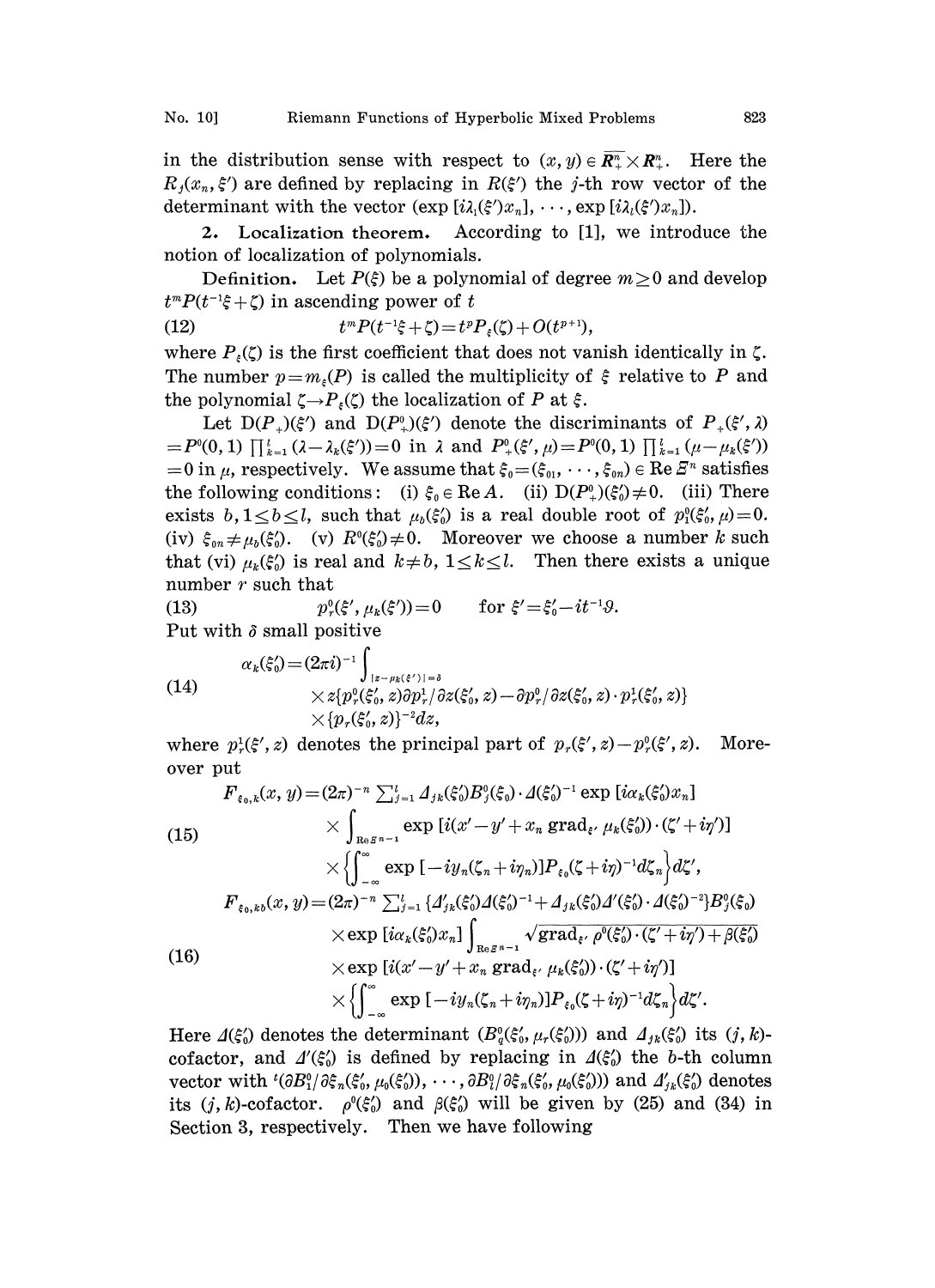824 S. WAKABAYASHI [Vol. 50,

Localization theorem. Assume that the conditions  $(A, 1)$ – $(A, 4)$ are satisfied and that  $\xi_0$  and k satisfy the above conditions (i)-(vi). Put  $p=m_{\varepsilon_0}(P)$ . Then

$$
(17) \qquad \qquad t^{m-p+1/2} \exp\left[-it\{(x'-y')\cdot\xi_0'+x_n\mu_k(\xi_0')-y_n\xi_{0n}\}\right]F(x,y) \\qquad \qquad -t^{1/2}F_{\xi_0,k}(x,y)\longrightarrow F_{\xi_0,kb}(x,y) \qquad \text{as } t\to\infty
$$

in the distribution sense with respect to  $(x, y) \in \mathbb{R}_+^n \times \mathbb{R}_+^n$  and

(18)  $\sup_{(x,y)} F_{\xi_0,k} (x,y) \subset \text{sign} \sup_{(x,y)} F(x,y).$ 

Moreover

(19) 
$$
\sup_{[x',y)} F_{\xi_0,kb} \subset \{(x,y) \in \mathbb{R}^n_+ \times \mathbb{R}^n_+ \; ; \; y = (0,y_2,\cdots,y_n), \\ [x'-y'+x_n \text{ grad}_{\xi'} \mu_k(\xi'_0)] \cdot \eta' - y_n \eta_n \ge 0, \eta \in \Gamma_{\xi_0,b}\},
$$
  
where  $\Gamma = \Gamma(A \quad \text{and } \text{Re } A = \Pi \subset \mathbb{R}^n_+ \cap \mathbb{R}^n_+ \cap \mathbb{R}^n_+ \cap \mathbb{R}^n_+ \cap \mathbb{R}^n_+ \cap \mathbb{R}^n_+ \cap \mathbb{R}^n_+ \cap \mathbb{R}^n_+ \cap \mathbb{R}^n_+ \cap \mathbb{R}^n_+ \cap \mathbb{R}^n_+ \cap \mathbb{R}^n_+ \cap \mathbb{R}^n_+ \cap \mathbb{R}^n_+ \cap \mathbb{R}^n_+ \cap \mathbb{R}^n_+ \cap \mathbb{R}^n_+ \cap \mathbb{R}^n_+ \cap \mathbb{R}^n_+ \cap \mathbb{R}^n_+ \cap \mathbb{R}^n_+ \cap \mathbb{R}^n_+ \cap \mathbb{R}^n_+ \cap \mathbb{R}^n_+ \cap \mathbb{R}^n_+ \cap \mathbb{R}^n_+ \cap \mathbb{R}^n_+ \cap \mathbb{R}^n_+ \cap \mathbb{R}^n_+ \cap \mathbb{R}^n_+ \cap \mathbb{R}^n_+ \cap \mathbb{R}^n_+ \cap \mathbb{R}^n_+ \cap \mathbb{R}^n_+ \cap \mathbb{R}^n_+ \cap \mathbb{R}^n_+ \cap \mathbb{R}^n_+ \cap \mathbb{R}^n_+ \cap \mathbb{R}^n_+ \cap \mathbb{R}^n_+ \cap \mathbb{R}^n_+ \cap \mathbb{R}^n_+ \cap \mathbb{R}^n_+ \cap \mathbb{R}^n_+ \cap \mathbb{R}^n_+ \cap \mathbb{R}^n_+ \cap \mathbb{R}^n_+ \cap \mathbb{R}^n_+ \cap \mathbb{R}^n_+ \cap \mathbb{R}^n_+ \cap \mathbb{$ 

where  $\Gamma_{\xi_0,b} = \Gamma(A_{\xi_0,b}, \vartheta)$  and  $\text{Re } A_{\xi_0,b} = {\zeta \in \text{Re } \varXi^n : P_{\xi_0}^0(\zeta) \cdot [\text{grad}_{\xi'} \rho^0(\xi_0') \cdot \zeta']}$  $=0$ .

Remark 1. Matsumura [4] showed that

(20)  $\sup_{(x,y)} F_{\xi_{0},k} \subset \text{sing supp}_{(x,y)} F.$ This result determines the location of reflected waves. Our result determines the location of lateral waves.

Remark 2. The condition (A. 3) can be removable.

3. Outline of proof. If  $t$  is chosen sufficiently large, then we can write  $\lambda_b(t\xi_0'+\zeta'+i\eta')$  in the form

(21) 
$$
\lambda_b(t\xi_0'+\zeta'+i\eta') = \sigma(t\xi_0'+\zeta'+i\eta') + \sqrt{\rho(t\xi_0'+\zeta'+i\eta')} \text{ for fixed } \zeta+i\eta \in \text{Re } \mathcal{E}^n - is\vartheta - i\Gamma,
$$

where Im  $\sqrt{\rho(t\xi_0' + \zeta' + i\eta')} > 0$  and  $\sigma(\cdot)$  and  $\rho(\cdot)$  are analytic for  $|\zeta' + i\eta'|$  $\langle c_1t$ . In fact,  $\lambda_h(t\xi'_0+\zeta'+i\eta')$  is a root of the equation (22)  $\lambda^2-b_1(\cdot)\lambda+2^{-1}(b_1(\cdot)^2-b_2(\cdot))=0,$ 

where

$$
(23) \qquad b_1(t\xi_0'+\zeta'+i\eta')=(2\pi i)^{-1}\int_{|z-\mu_b(\xi_0')|=\delta}t^2z\cdot\partial p_1/\partial z(\cdot,tz)\cdot p_1(\cdot,tz)^{-1}dz,
$$

(24) 
$$
b_2(t\xi_0'+\zeta'+i\eta') = (2\pi i)^{-1} \int_{|z-\mu_0(\xi_0)|=\delta} t^3 z^2 \cdot \partial p_1/\partial z(\cdot, tz) \cdot p_1(\cdot, tz)^{-1} dz.
$$
Similarly, we have

' Similarly we have

(25) 
$$
\mu_0(t\xi_0' + \zeta' + i\eta') = \sigma^0(t\xi_0' + \zeta' + i\eta') + \sqrt{\rho^0(t\xi_0' + \zeta' + i\eta')}.
$$
 Put

(26) 
$$
F_{\varepsilon_0,k_0}(x,y;t) = t^{m-p+1/2} \exp \left[ -it \{(x'-y') \cdot \xi_0' + x_n \mu_k(\xi_0') - y_n \xi_{0n} \} \right] \times F(x,y) - t^{1/2} F_{\varepsilon_0,k}(x,y).
$$

The integrals over  $|\zeta + i\eta| \geq c_2 t^{1/N}$  on the right hand side of (26) tend to zero in the distribution sense as  $t\rightarrow\infty$ , where N is chosen large enough and  $\eta$  is fixed so that  $\eta \in -s\vartheta - \varGamma$  and  $(\eta', 0) \in -s\vartheta - \varGamma$ . The term corand  $\eta$  is lixed so that  $\eta \in -s\theta - I$  and  $(\eta, 0) \in -s\theta - I$ . The term corresponding to the integrals over  $|\zeta + i\eta| \leq c_2 t^{1/N}$  in (26) is written in the form

$$
\begin{aligned} &\tilde{F}_{\pmb{\varepsilon}_0,kb}(x,y\,;\,t) \\ =& (2\pi)^{-n}\int t^{1/2}\sum_{j,\,h=1}^l \mathrm{cof}_{jh}\left(B_q(t\xi_0^\prime\!+\!\zeta^\prime\!+\!i\eta^\prime,\lambda_r(t\xi_0^\prime\!+\!\zeta^\prime\!+\!i\eta^\prime))\right) \\ &\quad \times \mathrm{det}\,\left(B_q(\,\cdot\,,\,\lambda_r(\,\cdot\,)))^{-1}\,\mathrm{exp}\left[i(x^\prime\!-\!y^\prime)\!\cdot\!(\zeta^\prime\!+\!i\eta^\prime)\right] \end{aligned}
$$